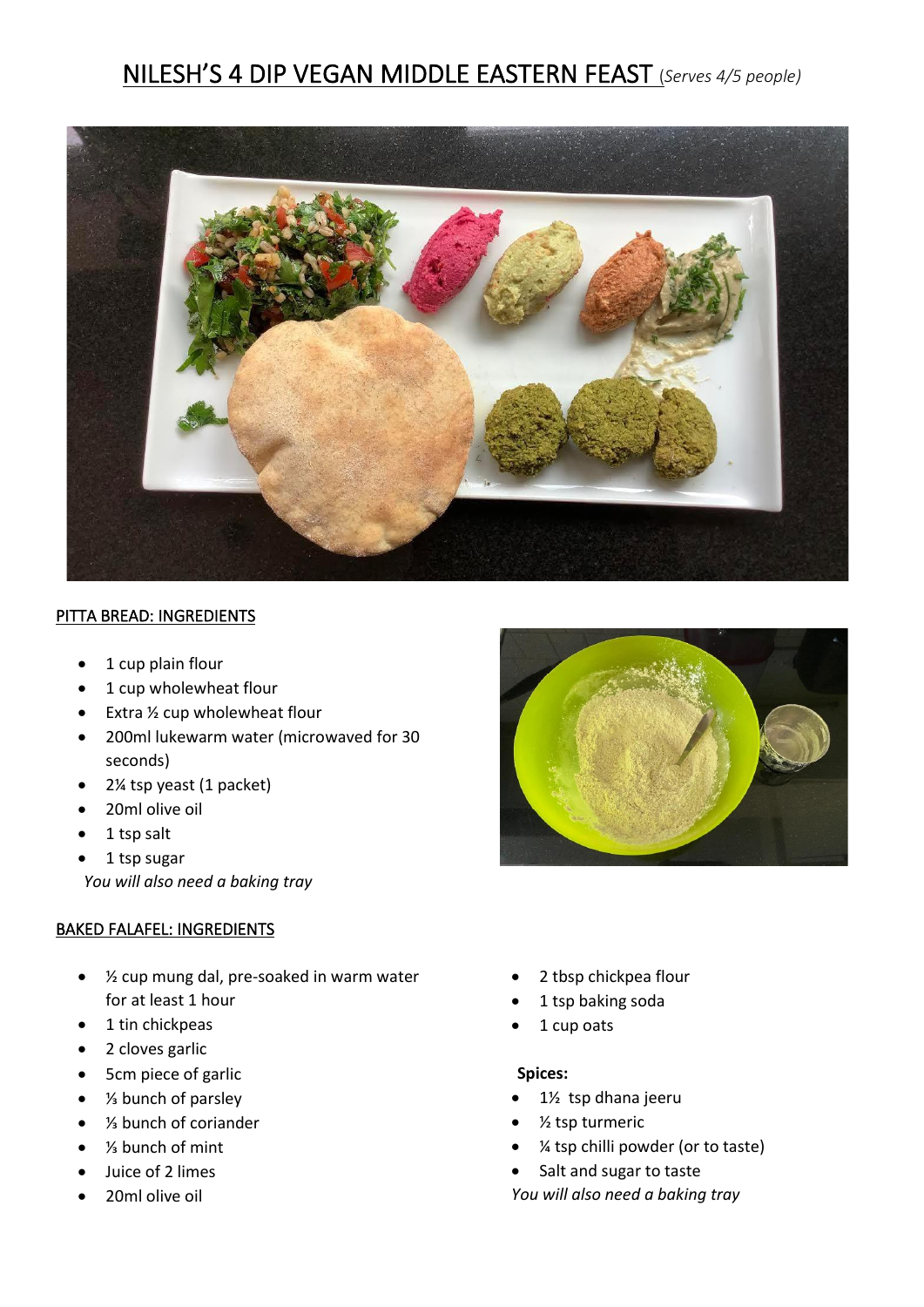## BEETROOT HUMMUS: INGREDIENTS

- 1 tin chickpeas
- 1 medium beetroot, skin removed and chopped into quarters
- 2 tbsp sesame seeds
- 3 tbsp olive oil
- ½ garlic, peeled
- Juice of 1 lime
- 20ml water
- Salt and pepper to taste

## AVOCADO HUMMUS: INGREDIENTS

- 1 ripe avocado, skin and stone removed
- $\bullet$  % tin chickpeas
- 1 tbsp sesame seeds
- Juice of 1 lime
- 1 tbsp olive oil







- MUHAMMARA: INGREDIENTS
	- 2 red pepper, roasted under the grill and then skin removed
	- 3 medjool dates, seeds removed
	- 1 red chilli, seeds removed
	- 1 garlic clove, peeled
	- 2 tbsp olive oil
	- Salt and pepper to taste

# BABA GANOUSH: INGREDIENTS

- 1 medium/ large aubergine, roasted under the grill and skin removed
- Juice of 1 lime
- 1 tbsp sesame seeds
- 2 tbsp olive oil
- 2 tbsp vegan yoghurt (optional)
- Salt and pepper to taste
- Handful of chives, finely chopped, for garnish